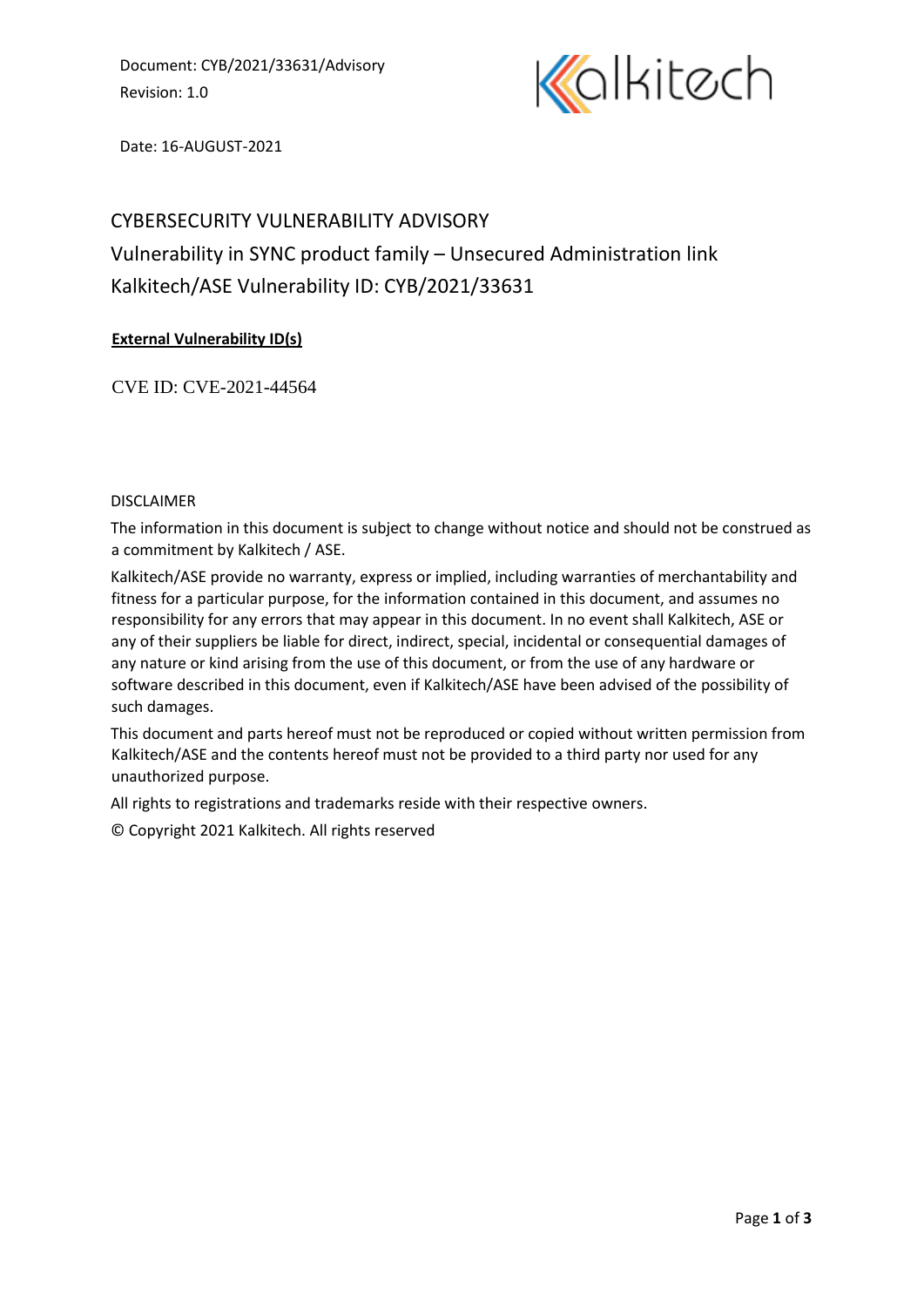Document: CYB/2021/33631/Advisory Revision: 1.0



Date: 16-AUGUST-2021

#### **SUMMARY**

A security vulnerability originally reported in the SYNC2101 product, and applicable to specific subfamilies of SYNC devices, allows an attacker to download the configuration file used in the device and apply a modified configuration file back to the device. The attack requires network access to the SYNC device and knowledge of its IP address. The attack exploits the unsecured communication channel used between the administration tool Easyconnect and the SYNC device (in the affected family of SYNC products)

Kalkitech/ASE provides an upgrade patch that secures the administration channel and eliminates this vulnerability. Not all SYNC devices are vulnerable to this issue. Please see "AFFECTED PRODUCTS" sections to verify if your SYNC installations are susceptible and require the proposed mitigations to be applied

#### **SEVERITY**

The vulnerability has been assessed using the Common Vulnerability Scoring System v2 and has the following characteristics CVSS Base Score: 10.0 Impact Subscore: 10.0 Exploitability Subscore: 10.0

CVSS Temporal Score: 8.3

CVSS Environmental Score: NA

Modified Impact Subscore: NA

Overall CVSS Score: 8.3

## CVSS V2 Vector: (AV:N/AC:L/Au:N/C:C/I:C/A:C/E:F/RL:OF/RC:C)

The Environmental Impact score has not been calculated since it depends on the deployment environment. Affected users are recommended to compute the environmental impact according to the characteristics of their deployment.

CVSSv2 Calculation NVD Link:

https://nvd.nist.gov/vuln-metrics/cvss/v2-calculator?vector=(AV:N/AC:L/Au:N/C:C/I:C/A:C/E:F/RL:OF/RC:C)

#### **VULNERABILITY DETAILS**

The vulnerability is caused due to an unsecured communication channel used to configure the device. The exploit requires network access to the device and knowledge of its IP address.

#### **AFFECTED PRODUCTS**

Products: Following product variants running GPC version 4.15.3 and below are affected SYNC200 – SYNC221 M1, SYNC241 M1/M2/M4, SYNC261-M1 SYNC2000 - SYNC2000-M1/M2/M4